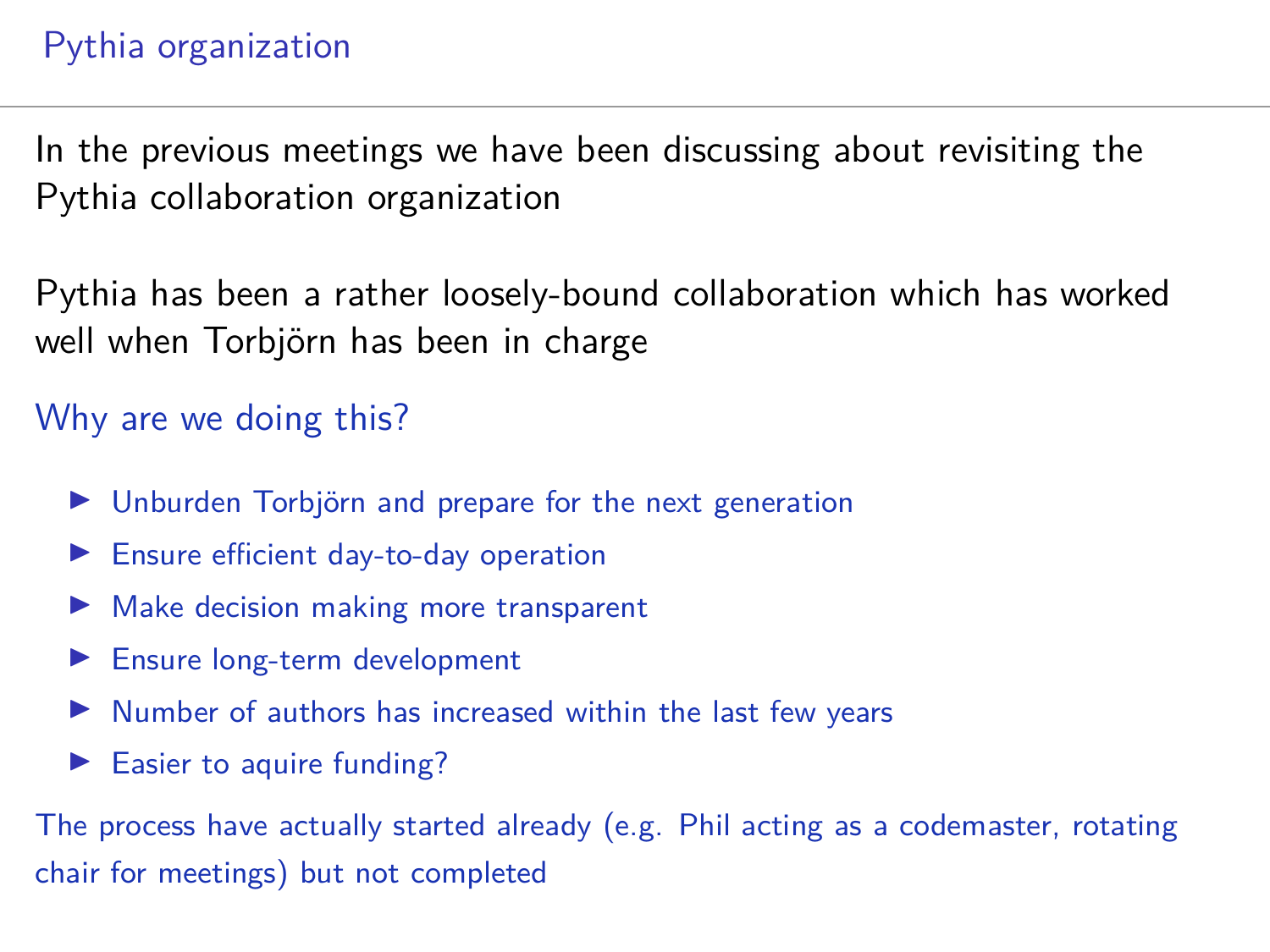## Possible roles within organization (titles tbd)

- $\blacktriangleright$  Spokesperson(s)
	- $\blacktriangleright$  Represent the collaboration
	- $\blacktriangleright$  Call up meetings and organize agenda
	- $\triangleright$  Coordinate presentations and funding
	- ▶ Torbjörn as a second spokesperson?
- $\blacktriangleright$  Codemaster
	- $\triangleright$  Assign issues and code reviews, handle merge requests
	- $\blacktriangleright$  Take care of releases and code quality
- $\blacktriangleright$  Webmaster
	- $\blacktriangleright$  Host web pages for online manual and GitLab
	- $\blacktriangleright$  Make sure that online manual is up-to-date
- $\blacktriangleright$  Regular Authors
	- $\blacktriangleright$  Develop new features and fix issues
	- $\blacktriangleright$  Attend meetings
- Observers?
	- Can attend regular meetings but no power on decisions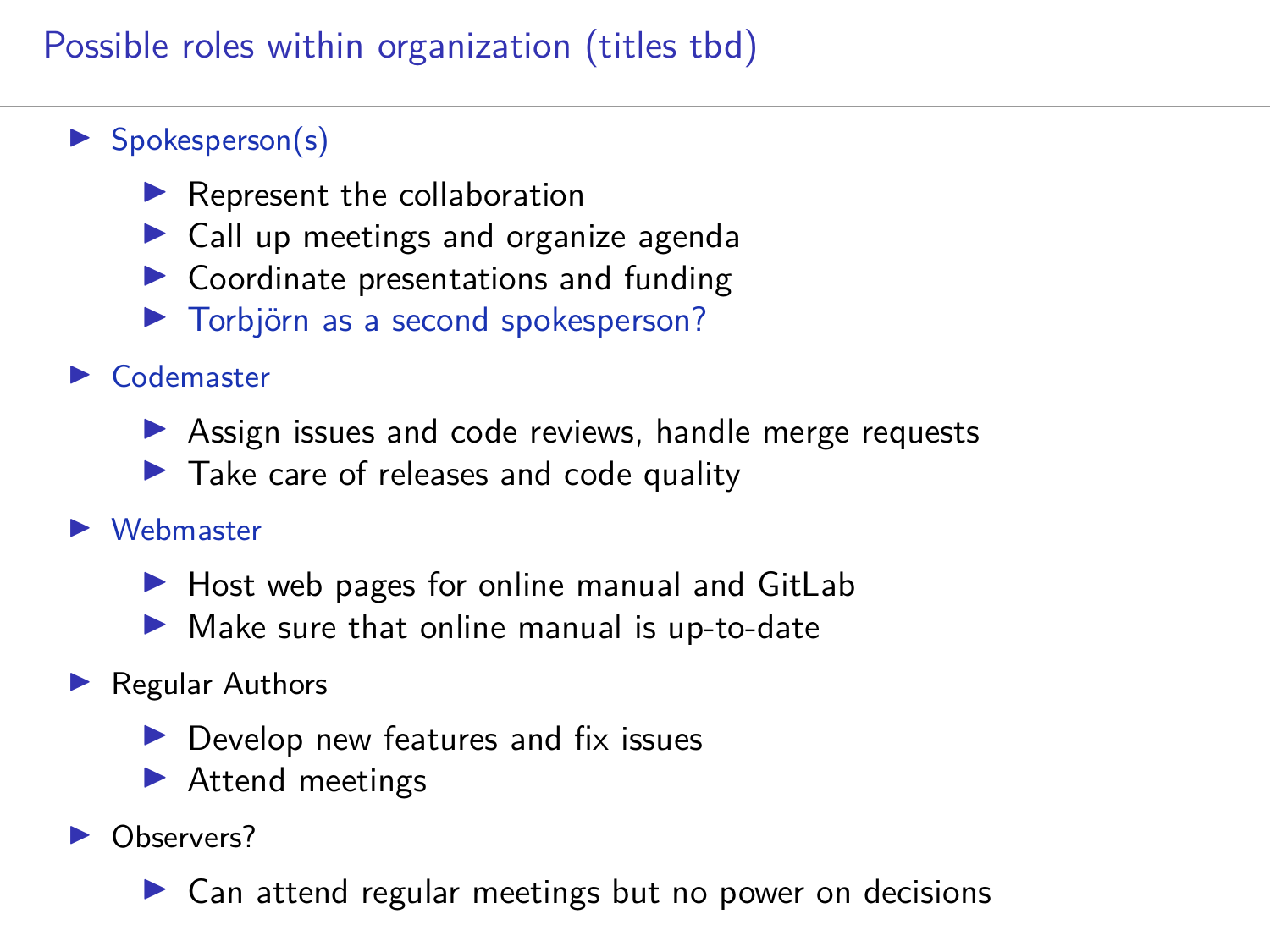## $\blacktriangleright$  Regular monthly meetings

- $\blacktriangleright$  All can attend, review code status and issues
- ▶ Present physics talks (or hands-on sessions?)

# $\blacktriangleright$  (Bi-)Annual Pythia weeks

- $\blacktriangleright$  All can attend, focus on physics and long-term plans
- $\triangleright$  Discuss about larger projects (e.g. manuals)

## $\blacktriangleright$  Meeting with senior authors

- $\blacktriangleright$  Limited attendance (to whom?), Decide for membership
- $\blacktriangleright$  Biweekly meetings for assignements?
	- $\blacktriangleright$  Limited attendance to appointed persons